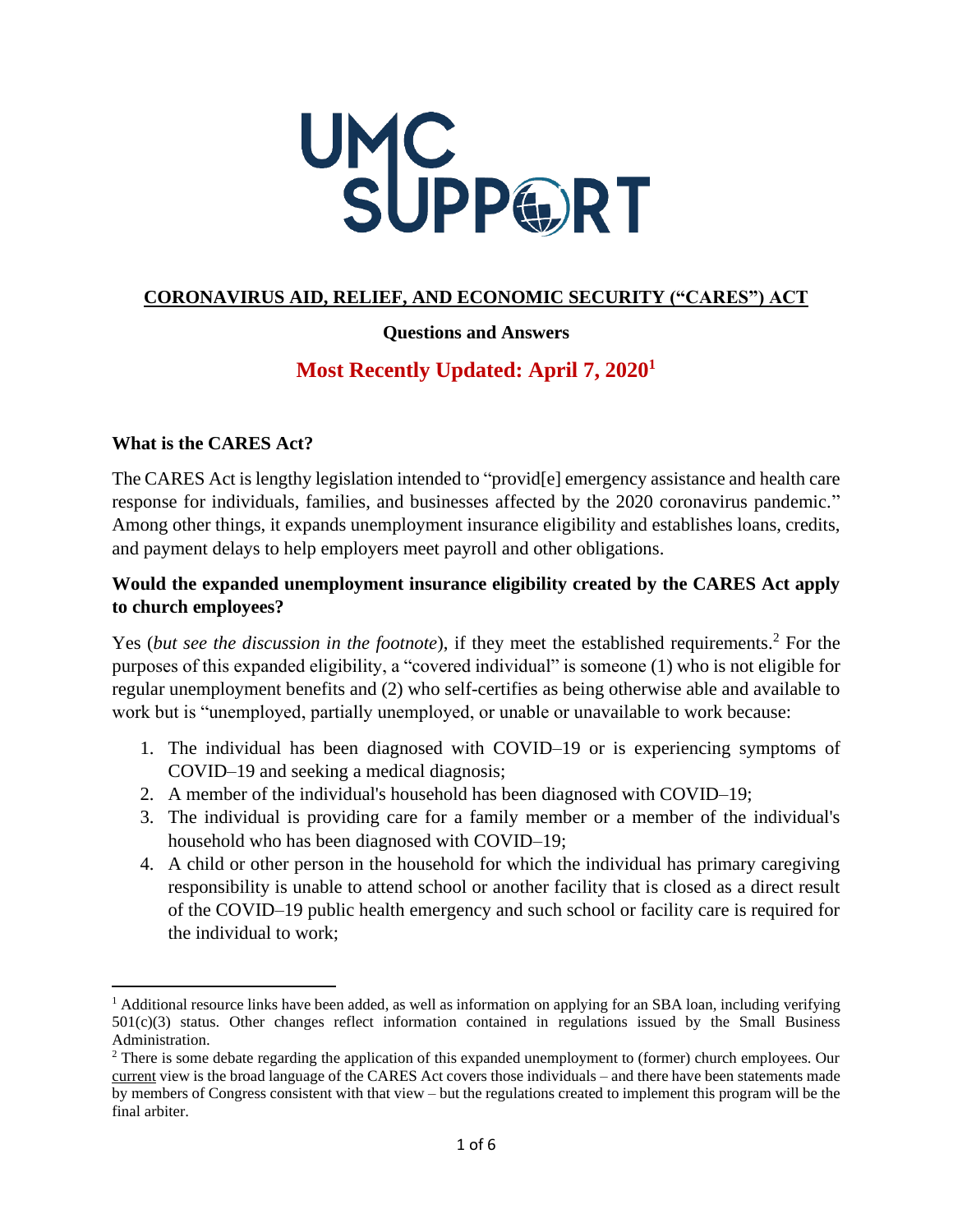- 5. The individual is unable to reach the place of employment because of a quarantine imposed as a direct result of the COVID–19 public health emergency;
- 6. The individual is unable to reach the place of employment because the individual has been advised by a health care provider to self-quarantine due to concerns related to COVID–19;
- 7. The individual was scheduled to commence employment and does not have a job or is unable to reach the job as a direct result of the COVID–19 public health emergency;
- 8. The individual has become the breadwinner or major support for a household because the head of the household has died as a direct result of COVID–19;
	- a. The individual has to quit his or her job as a direct result of COVID–19;
	- b. The individual's place of employment is closed as a direct result of the COVID–19 public health emergency; or
- 9. The individual meets any additional criteria established by the Secretary for unemployment assistance under this section."

Individuals who can telework with pay or who are receiving paid sick leave or other benefits would not be eligible to receive these expanded unemployment benefits.

## **Are church employees typically (outside the CARES Act) eligible to receive unemployment benefits?**

The ultimate answer depends upon applicable state law, but church employees are generally not eligible to receive unemployment benefits. In most states, if not all of them, churches are exempt from the requirement to participate in the state's unemployment insurance system. That exemption means the churches' employees are not eligible to receive benefits through that system if they become unemployed. Some states will allow churches to voluntarily participate in the unemployment insurance system, either by paying the unemployment taxes like other employers or by being a "reimbursing employer."<sup>3</sup> Their employees would then be eligible to receive unemployment benefits.

## **What is the applicable time period for these benefits?**

This expanded eligibility applies to unemployment, partial unemployment, or inability to work between January 27, 2020<sup>4</sup> and December 31, 2020.

## **What is the amount of the available benefit?**

The benefit received by individuals covered by the CARES Act's expanded eligibility will be based on the applicable state calculation, plus an additional \$600 per week funded by the federal government.<sup>5</sup>

<sup>&</sup>lt;sup>3</sup> A "reimbursing employer" pays the states only when a former employee receives unemployment benefits.

<sup>&</sup>lt;sup>4</sup> This is the effective date of the "public health emergency" declared by the Secretary of Health and Human Services.

<sup>5</sup> The additional \$600 is available only if the state enters into an agreement with the federal government.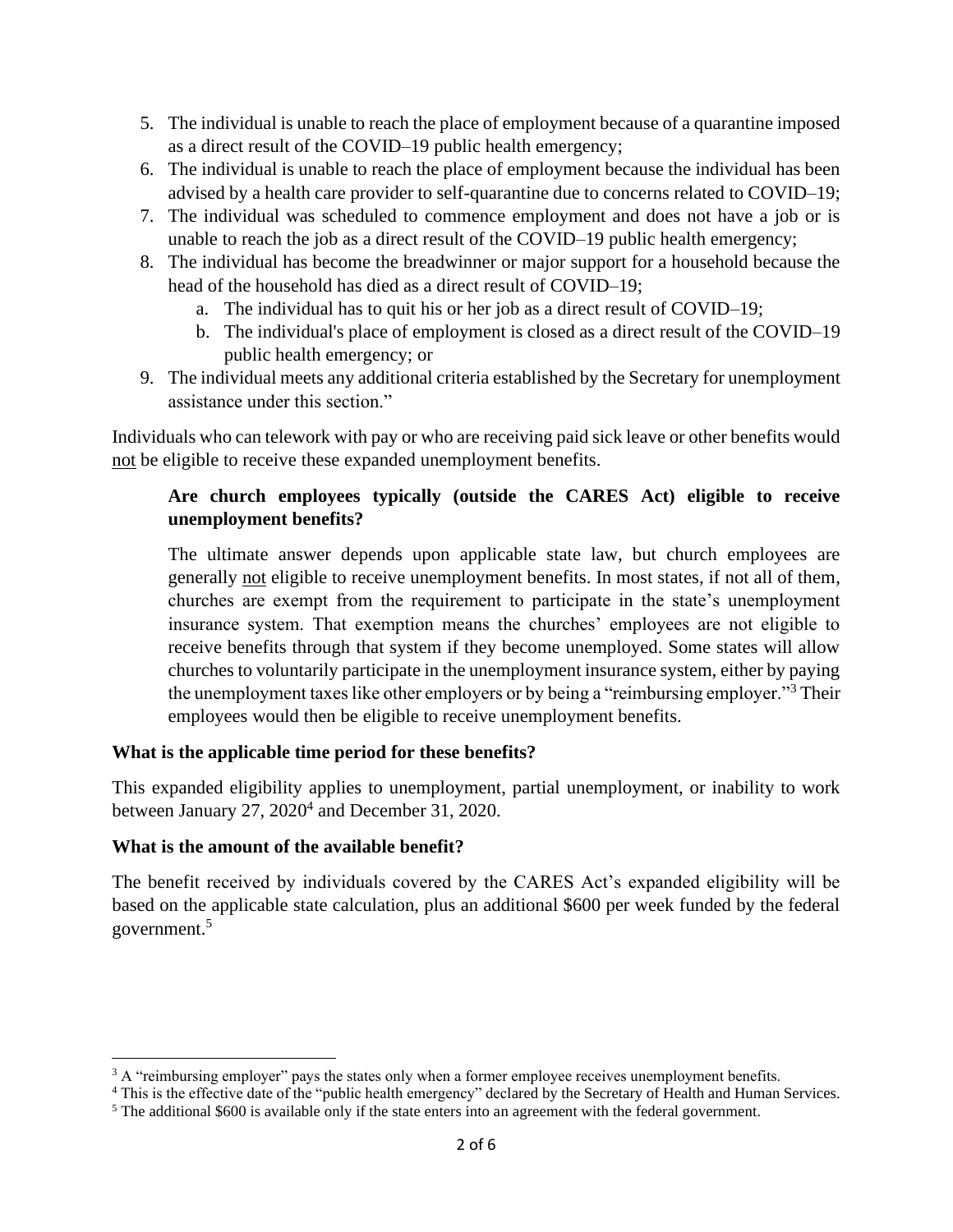## **How many weeks of benefits can an individual receive?**

The CARES Act extends the typical duration of unemployment benefits up to a maximum of 39 weeks.

## **What is the impact of this expanded eligibility on church employers?**

Churches that already participate in the state unemployment insurance system would likely be governed by processes they are already following. How this impacts churches that have not elected to voluntarily participate is unclear, as of now. GCFA will continue to monitor for developments and guidance on this issue.

Regardless, the CARES Act includes reimbursement from the federal government to the states for 50% of the benefits paid to individuals who were employed by certain nonprofits. States would pass along that 50% reimbursement to the employers. Thus, churches which are subject to unemployment-related costs as a result of the CARES Act would receive this partial reimbursement.

### **The CARES Act provides for loans to "small businesses." Are churches eligible?**

Yes. The CARES Act creates the Paycheck Protection Program ("Program"). While small business loans are typically limited to for-profit businesses, the CARES Act makes it clear that  $501(c)(3)$ organizations, including churches,<sup>6</sup> are eligible to receive loans through the Program.<sup>7</sup> Generally, the organization must have no more than 500 employees.

#### **What are the requirements for obtaining a loan?**

In applying for a loan, the organization must provide a "good faith certification" that the loan is needed due to the current economic uncertainty, will be used to "retain workers and maintain payroll or make mortgage payments, lease payments, and utility payments," and would not represent a duplication of funding.

#### **Are there restrictions on the use of funds borrowed through the Program?**

Yes. The borrowed funds may only be used for the following:

- 1. Payroll costs;<sup>8</sup>
- 2. Costs related to the continuation of group health care benefits during periods of paid sick, medical, or family leave, and insurance premiums;

<sup>&</sup>lt;sup>6</sup> Most other United Methodist entities, such as annual conferences and general agencies, would also be eligible.

<sup>7</sup> Some lenders may not understand that churches are eligible for the Program. The SBA's [FAQ for Faith-Based](https://www.sba.gov/document/support--faq-regarding-participation-faith-based-organizations-ppp-eidl)  [Organizations](https://www.sba.gov/document/support--faq-regarding-participation-faith-based-organizations-ppp-eidl) (a downloadable resources) makes their eligibility clear and should be provided to any lender that believes otherwise.

<sup>8</sup> Generally, "payroll costs" is defined as including salary/wages/commissions and similar compensation, tips, payments for various paid leaves, insurance premiums for group health benefits, payment of retirement benefits, and state and local taxes assessed on the compensation of employees. The definition specifically excludes costs representing compensation in excess of \$100,000 to a single employee (on a prorated basis), any compensation paid to an employee principally residing outside of the United States, and paid sick leave or paid family leave pursuant to the Families First Coronavirus Response Act.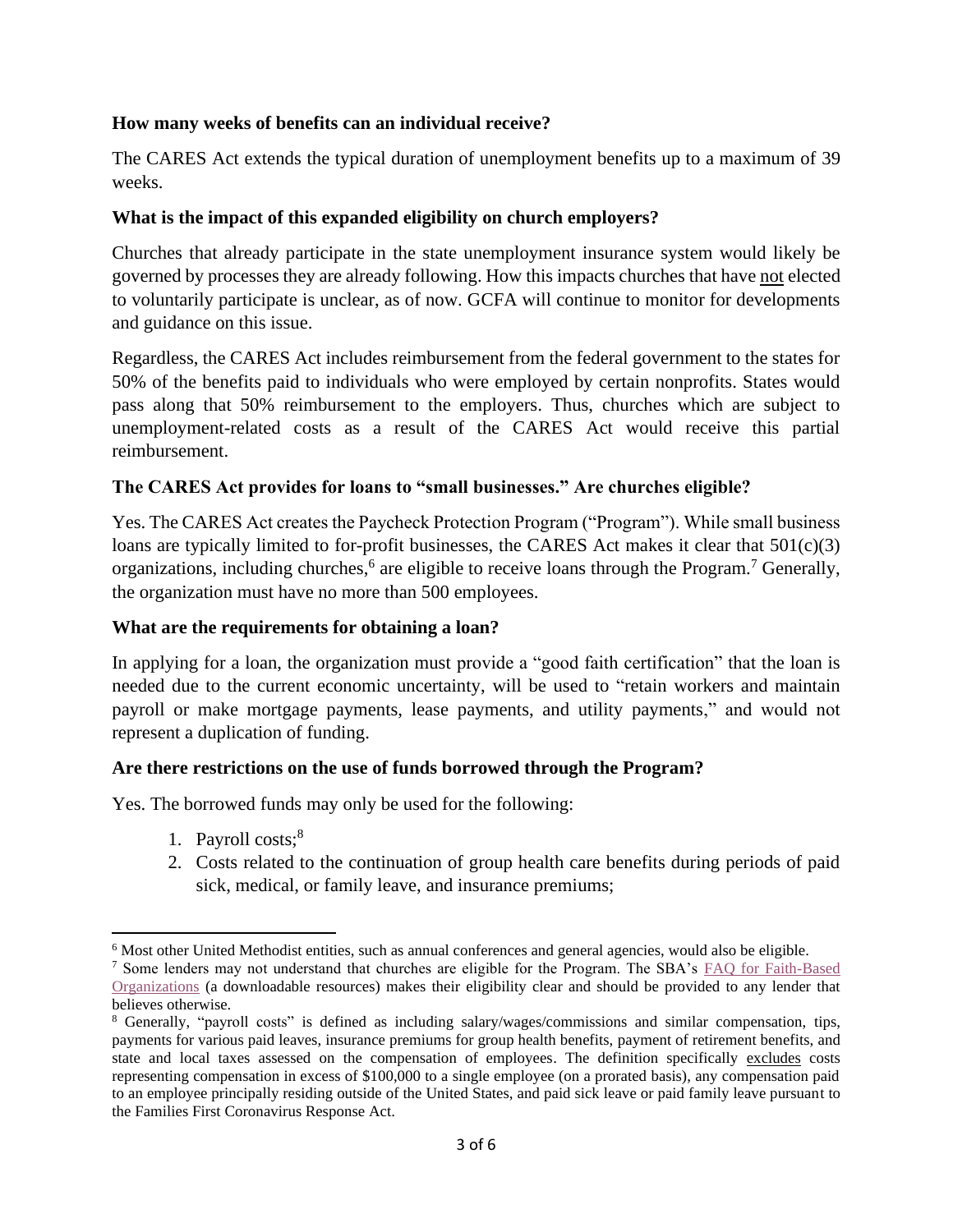- 3. Employee salaries, commissions, or similar compensations;
- 4. Payments of interest on any mortgage obligation (which shall not include any prepayment of or payment of principal on a mortgage obligation);
- 5. Rent (including rent under a lease agreement);
- 6. Utilities; and
- 7. Interest on any other debt obligations that were incurred before the covered period.<sup>9</sup>

## **Is there a limit on the amount that can be borrowed?**

Yes. The maximum that can be borrowed by a single organization is the lesser of \$10 million or 2.5 times the average monthly payroll costs incurred by the organization in the year prior to the date of the loan.

### **What is the interest rate for these loans?**

Regulations have established an interest rate of 1%.

### **What are the repayment requirements?**

Lenders will be required to provide between 6 and 12 months of deferment for payment of principal, interest, and fees.

### **How much of the loan can be forgiven?**

Loan forgiveness is available for the amount of the following costs incurred by the borrower during the first 8 weeks after the loan date:

- 1. Payroll costs;
- 2. Interest payments on a mortgage incurred prior to February 15, 2020;
- 3. Rent payments on a lease that was executed prior to February 15, 2020; and
- 4. Payments for utility services that began before February 15, 2020.

If the full loan proceeds are spent during that 8-week period, 100% of the loan could be forgiven. However, pursuant to regulations issued by the SBA, mortgage interest, rent, and utilities costs cannot exceed 25% of the amount to be forgiven. Loan forgiveness must be applied for by submitting documentation to the lender that evidences the covered costs incurred during the 8 week period.<sup>10</sup>

#### **When can applications be submitted?**

Starting April 3, 2020, small businesses and sole proprietorships can apply. Starting April 10, 2020, independent contractors and self-employed individuals can apply.

## **When should applications be submitted?**

<sup>&</sup>lt;sup>9</sup> The "covered period" is February 15, 2020 to June 30, 2020.

 $10$  The amount to be forgiven can be reduced if the borrower has experienced reductions in force and/or in wages paid to employees. A formula for this potential reduction is available [here.](https://www.natlawreview.com/article/inside-cares-act-covid-19-loan-forgiveness-relief-section-1106-primer)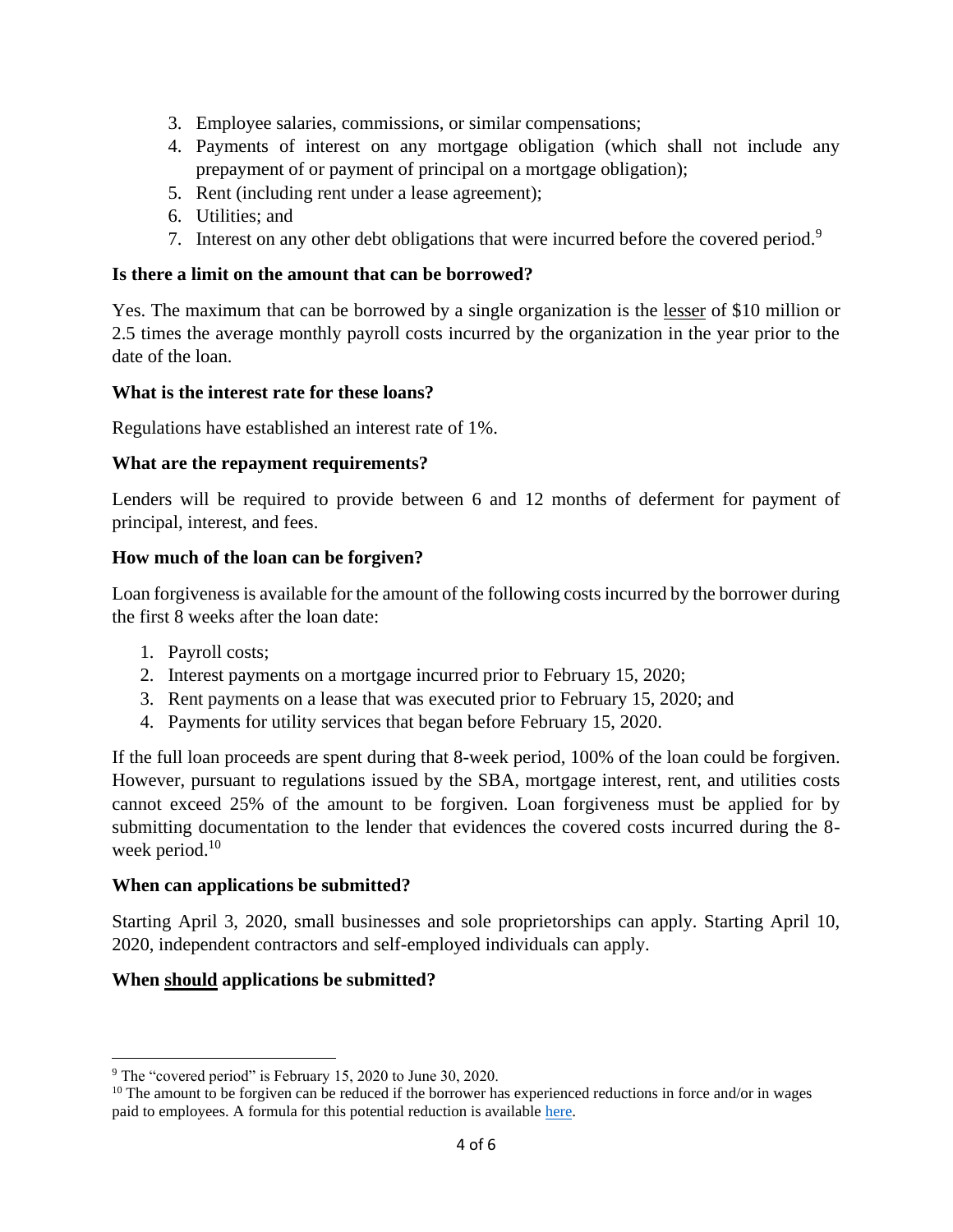The Treasury Department encourages applications to be submitted as quickly as possible. The CARES Act places a cap on the total funding available for these loans. The application is available [here.](https://home.treasury.gov/policy-issues/top-priorities/cares-act/assistance-for-small-businesses) The last date to apply for a loan is June 30, 2020.

## **Where can I get evidence of my 501(c)(3) status?**

If a local church or other United Methodist entity is included in the denomination's group exemption ruling, it can provide the letter from GCFA stating that inclusion. If a local church does not have such an inclusion letter from GCFA, it can quickly obtain one via the group ruling website, which is available at [http://umgroupruling.org.](http://umgroupruling.org/)

Unfortunately, while an inclusion letter from GCFA does verify that a local church or other United Methodist entity is a  $501(c)(3)$  organization, it does not preclude the possibility that some banks will ask for different supporting documentation or may not understand the significance of the documentation they are being provided. IRS Publication 4573 provides information about documentation needed for group ruling subordinates and can support the documentation. GCFA provides this Publication with inclusion letters, but it can also be found [here.](https://www.irs.gov/charities-non-profits/group-exemption-resources)

## **Are there other provisions of the CARES Act available to churches?**

Yes. The CARES Act includes two payroll tax-related provisions that are available to churches.

An "employee retention credit" is available to a  $501(c)(3)$  organization which either (1) has had to fully or partially suspend operations during a calendar quarter in 2020 "due to orders from an appropriate governmental authority limiting commerce, travel, or group meetings (for commercial, social, religious, or other purposes) due to the coronavirus disease 2019" or (2) has experienced a decrease in gross receipts of more than 50% in a calendar quarter in 2020 when compared to the same calendar quarter in 2019. The credit is taken against the FICA taxes paid by the organization. It is only available for wages paid from March 13, 2020 through December 31, 2020, and the amount of the credit is limited to 50% of up to the first \$10,000 of wages paid to each employee during that time period.<sup>11</sup> Additionally, this credit cannot be taken for wages relating to paid sick and paid family leave provided pursuant to the Families First Coronavirus Response Act. *An organization that receives a small business loan pursuant to the CARES Act is not eligible for this credit.*

The CARES Act also creates a deferment option for the payment of the employer's share of FICA taxes incurred from March 27, 2020 through December 31, 2020. At least 50% of any deferred amounts must be paid by December 31, 2021, with the remaining balance due on December 31, 2022. *An organization that has received loan forgiveness in relation to a small business loan made available by the CARES Act is ineligible for this deferment option*.

## **What resources are available?**

<sup>&</sup>lt;sup>11</sup> An employer that averaged more than 100 employees during 2019 can only take a credit for wages paid to employees who are not working, while an employer that averaged 100 or fewer employees during 2019 can take a credit for wages paid to all employees, regardless of whether they are working.